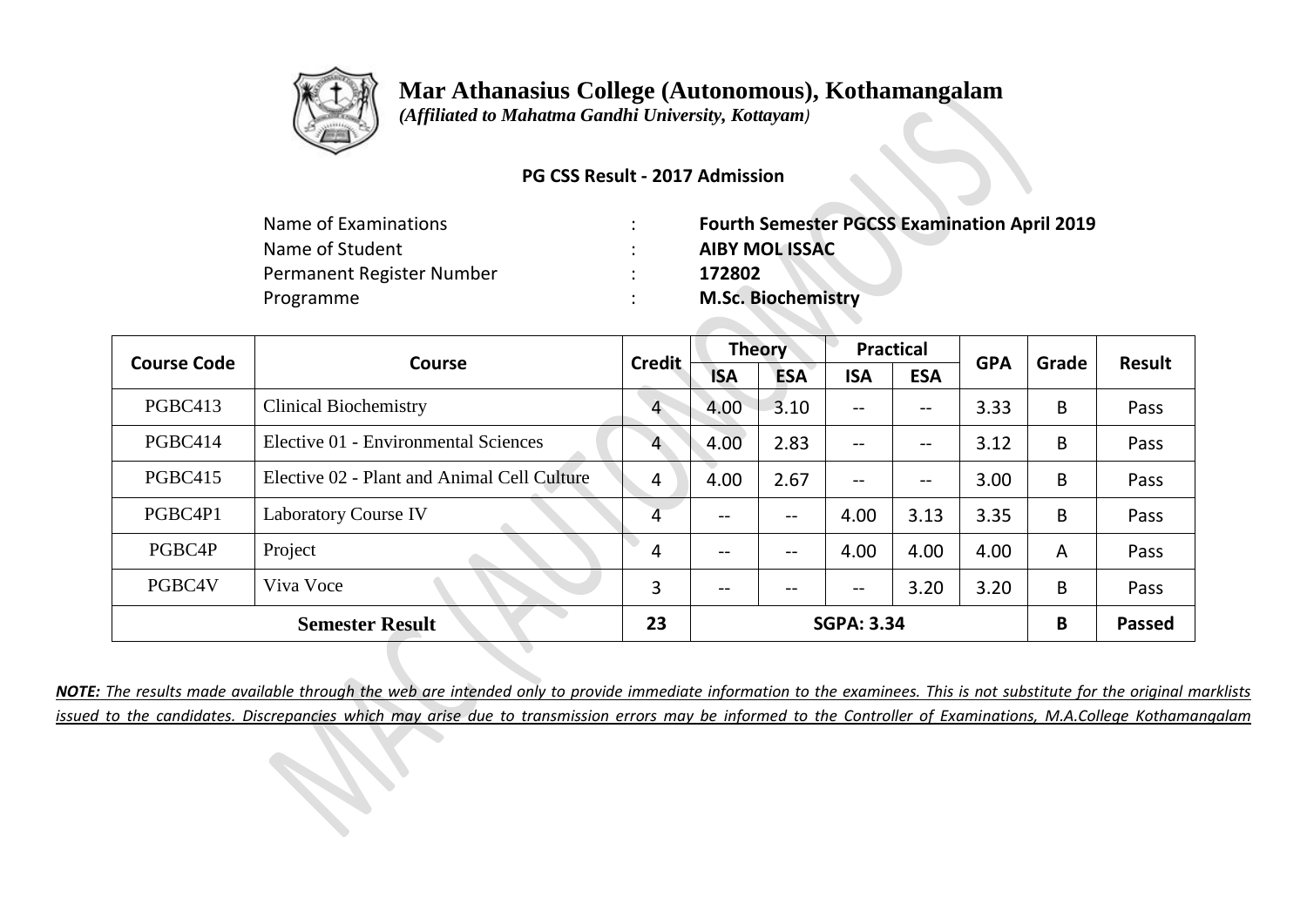

 *(Affiliated to Mahatma Gandhi University, Kottayam)*

#### **PG CSS Result - 2017 Admission**

| Name of Examinations      | <b>Fourth Semester PGCSS Examination April 2019</b> |
|---------------------------|-----------------------------------------------------|
| Name of Student           | <b>ANEETTA SHALY GEORGE</b>                         |
| Permanent Register Number | 172803                                              |
| Programme                 | <b>M.Sc. Biochemistry</b>                           |

| <b>Course Code</b> | Course                                      | <b>Credit</b>  |                   | <b>Theory</b>     |                   | <b>Practical</b>  | <b>GPA</b> | Grade | <b>Result</b> |
|--------------------|---------------------------------------------|----------------|-------------------|-------------------|-------------------|-------------------|------------|-------|---------------|
|                    |                                             |                | <b>ISA</b>        | <b>ESA</b>        | <b>ISA</b>        | <b>ESA</b>        |            |       |               |
| PGBC413            | <b>Clinical Biochemistry</b>                | $\overline{4}$ | 3.67              | 3.00              | $\qquad \qquad -$ | $\qquad \qquad -$ | 3.17       | B     | Pass          |
| PGBC414            | Elective 01 - Environmental Sciences        | 4              | 3.67              | 3.23              | $\qquad \qquad -$ | --                | 3.34       | B     | Pass          |
| <b>PGBC415</b>     | Elective 02 - Plant and Animal Cell Culture | 4              | 3.67              | 2.43              | $\qquad \qquad -$ | $-\!$ $-$         | 2.74       | B     | Pass          |
| PGBC4P1            | <b>Laboratory Course IV</b>                 | 4              | $\qquad \qquad -$ | $\qquad \qquad -$ | 4.00              | 2.73              | 3.05       | B     | Pass          |
| PGBC4P             | Project                                     | 4              | $- -$             | $\qquad \qquad -$ | 4.00              | 2.58              | 2.94       | B     | Pass          |
| PGBC4V             | Viva Voce                                   | 3              | $\qquad \qquad -$ | $- -$             | $- -$             | 2.70              | 2.70       | B     | Pass          |
|                    | <b>Semester Result</b>                      | 23             |                   |                   | <b>SGPA: 3.00</b> |                   |            | B     | <b>Passed</b> |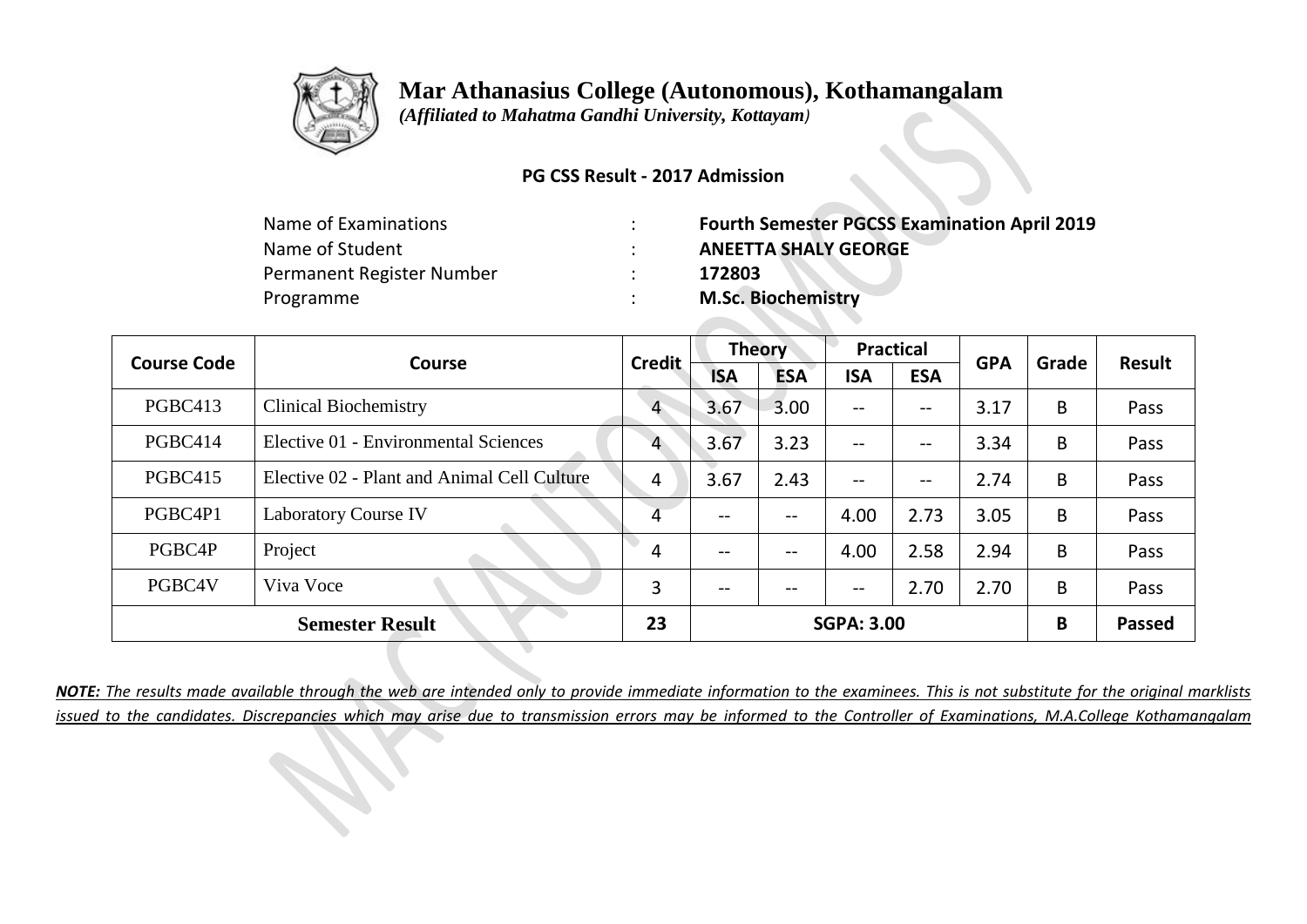

 *(Affiliated to Mahatma Gandhi University, Kottayam)*

#### **PG CSS Result - 2017 Admission**

| Name of Examinations      | <b>Fourth Semester PGCSS Examination April 2019</b> |
|---------------------------|-----------------------------------------------------|
| Name of Student           | <b>ASHILY SHAJI</b>                                 |
| Permanent Register Number | 172804                                              |
| Programme                 | <b>M.Sc. Biochemistry</b>                           |

| <b>Course Code</b> | <b>Course</b>                               | <b>Credit</b>  |                   | <b>Theory</b> | <b>Practical</b>         |            | <b>GPA</b> | Grade | <b>Result</b> |
|--------------------|---------------------------------------------|----------------|-------------------|---------------|--------------------------|------------|------------|-------|---------------|
|                    |                                             |                | <b>ISA</b>        | <b>ESA</b>    | <b>ISA</b>               | <b>ESA</b> |            |       |               |
| PGBC413            | <b>Clinical Biochemistry</b>                | $\overline{4}$ | 4.00              | 2.93          | $\qquad \qquad -$        | --         | 3.20       | B     | Pass          |
| PGBC414            | Elective 01 - Environmental Sciences        | 4              | 3.67              | 2.67          | $\qquad \qquad -$        | --         | 2.92       | B     | Pass          |
| PGBC415            | Elective 02 - Plant and Animal Cell Culture | 4              | 4.00              | 2.53          | $\overline{\phantom{m}}$ | --         | 2.90       | B     | Pass          |
| PGBC4P1            | <b>Laboratory Course IV</b>                 | 4              | --                | --            | 4.00                     | 3.17       | 3.38       | B     | Pass          |
| PGBC4P             | Project                                     | 4              | $\qquad \qquad -$ | $- -$         | 4.00                     | 2.50       | 2.88       | B     | Pass          |
| PGBC4V             | Viva Voce                                   | 3              | $- -$             | $- -$         | $\overline{\phantom{m}}$ | 2.50       | 2.50       | B     | Pass          |
|                    | <b>Semester Result</b>                      | 23             |                   |               | <b>SGPA: 2.98</b>        |            |            | B     | <b>Passed</b> |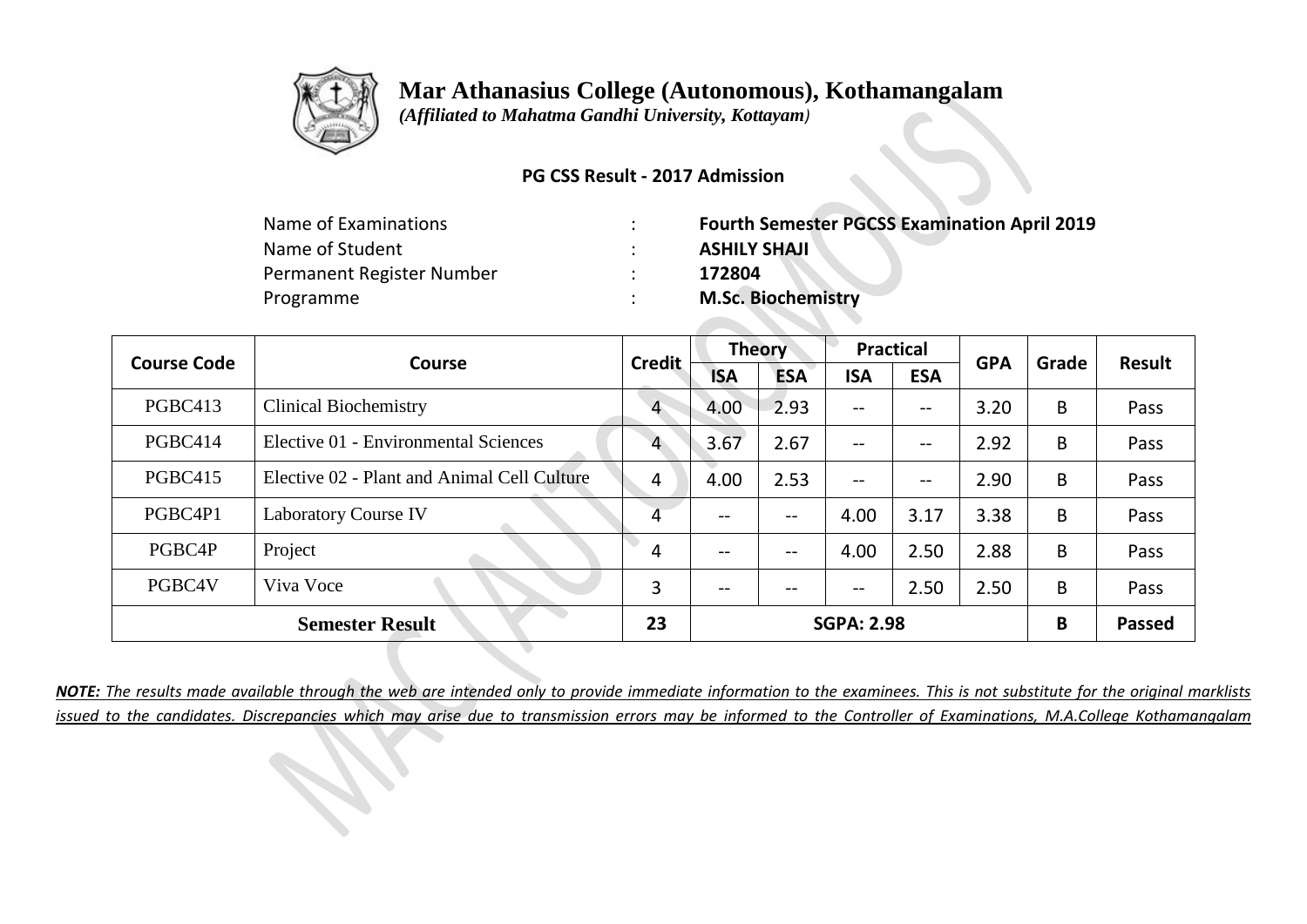

 *(Affiliated to Mahatma Gandhi University, Kottayam)*

#### **PG CSS Result - 2017 Admission**

| Name of Examinations      | <b>Fourth Semester PGCSS Examination April 2019</b> |
|---------------------------|-----------------------------------------------------|
| Name of Student           | ASHLY. M.J                                          |
| Permanent Register Number | 172805                                              |
| Programme                 | <b>M.Sc. Biochemistry</b>                           |

|         | <b>Course Code</b><br><b>Course</b>         | <b>Credit</b>  |                   | <b>Theory</b> |                          | <b>Practical</b> | <b>GPA</b> | Grade          | <b>Result</b> |
|---------|---------------------------------------------|----------------|-------------------|---------------|--------------------------|------------------|------------|----------------|---------------|
|         |                                             |                | <b>ISA</b>        | <b>ESA</b>    | <b>ISA</b>               | <b>ESA</b>       |            |                |               |
| PGBC413 | <b>Clinical Biochemistry</b>                | $\overline{4}$ | 3.67              | 3.03          | $\overline{\phantom{m}}$ | --               | 3.19       | B              | Pass          |
| PGBC414 | Elective 01 - Environmental Sciences        | 4              | 3.67              | 3.00          | $\qquad \qquad -$        | --               | 3.17       | B              | Pass          |
| PGBC415 | Elective 02 - Plant and Animal Cell Culture | 4              | 4.00              | 2.37          | $--$                     | --               | 2.78       | B              | Pass          |
| PGBC4P1 | <b>Laboratory Course IV</b>                 | 4              | $\qquad \qquad -$ | $- -$         | 4.00                     | 3.30             | 3.48       | B              | Pass          |
| PGBC4P  | Project                                     | 4              | $\qquad \qquad -$ | $- -$         | 4.00                     | 4.00             | 4.00       | A              | Pass          |
| PGBC4V  | Viva Voce                                   | 3              | $- -$             | --            | $\overline{\phantom{m}}$ | 3.50             | 3.50       | $\overline{A}$ | Pass          |
|         | <b>Semester Result</b>                      | 23             |                   |               | <b>SGPA: 3.35</b>        |                  |            | B              | <b>Passed</b> |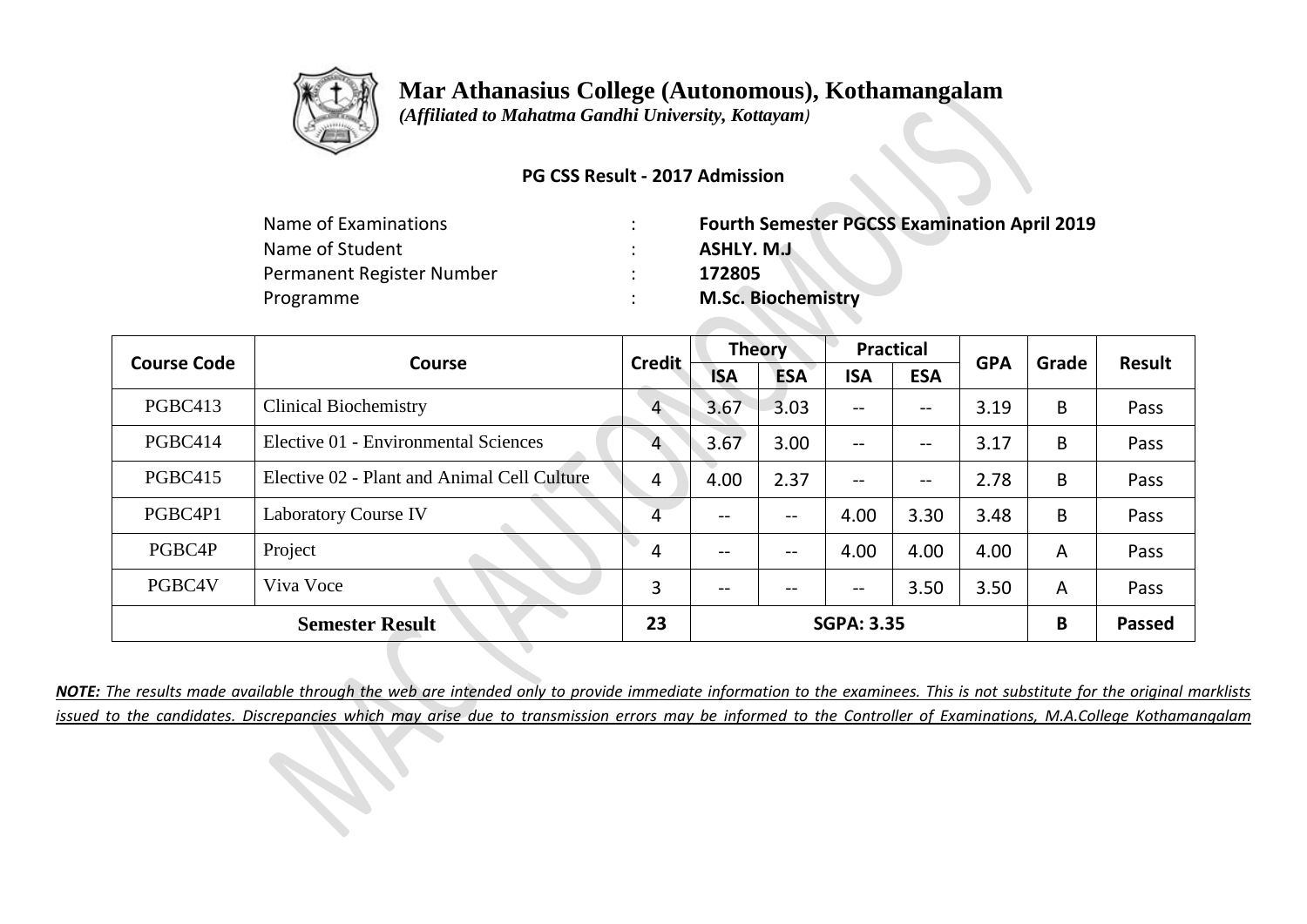

 *(Affiliated to Mahatma Gandhi University, Kottayam)*

#### **PG CSS Result - 2017 Admission**

| Name of Examinations      | <b>Fourth Semester PGCSS Examination April 2019</b> |
|---------------------------|-----------------------------------------------------|
| Name of Student           | <b>ASHLY SHYJO</b>                                  |
| Permanent Register Number | 172806                                              |
| Programme                 | <b>M.Sc. Biochemistry</b>                           |

|         | <b>Course Code</b><br>Course                |                |            | <b>Theory</b> |                          | <b>Practical</b>  | <b>GPA</b> | Grade | <b>Result</b> |
|---------|---------------------------------------------|----------------|------------|---------------|--------------------------|-------------------|------------|-------|---------------|
|         |                                             | <b>Credit</b>  | <b>ISA</b> | <b>ESA</b>    | <b>ISA</b>               | <b>ESA</b>        |            |       |               |
| PGBC413 | <b>Clinical Biochemistry</b>                | $\overline{4}$ | 3.67       | 2.97          | $\qquad \qquad -$        | $\qquad \qquad -$ | 3.15       | B     | Pass          |
| PGBC414 | Elective 01 - Environmental Sciences        | 4              | 3.67       | 2.73          | $- -$                    | $\qquad \qquad -$ | 2.97       | B     | Pass          |
| PGBC415 | Elective 02 - Plant and Animal Cell Culture | 4              | 3.67       | 2.50          | $- -$                    | $\qquad \qquad -$ | 2.79       | B     | Pass          |
| PGBC4P1 | <b>Laboratory Course IV</b>                 | 4              | --         |               | 4.00                     | 2.93              | 3.20       | B     | Pass          |
| PGBC4P  | Project                                     | 4              | $- -$      |               | 4.00                     | 4.00              | 4.00       | A     | Pass          |
| PGBC4V  | Viva Voce                                   | 3              | --         | --            | $\overline{\phantom{a}}$ | 3.50              | 3.50       | A     | Pass          |
|         | <b>Semester Result</b>                      | 23             |            |               | <b>SGPA: 3.26</b>        |                   |            | B     | <b>Passed</b> |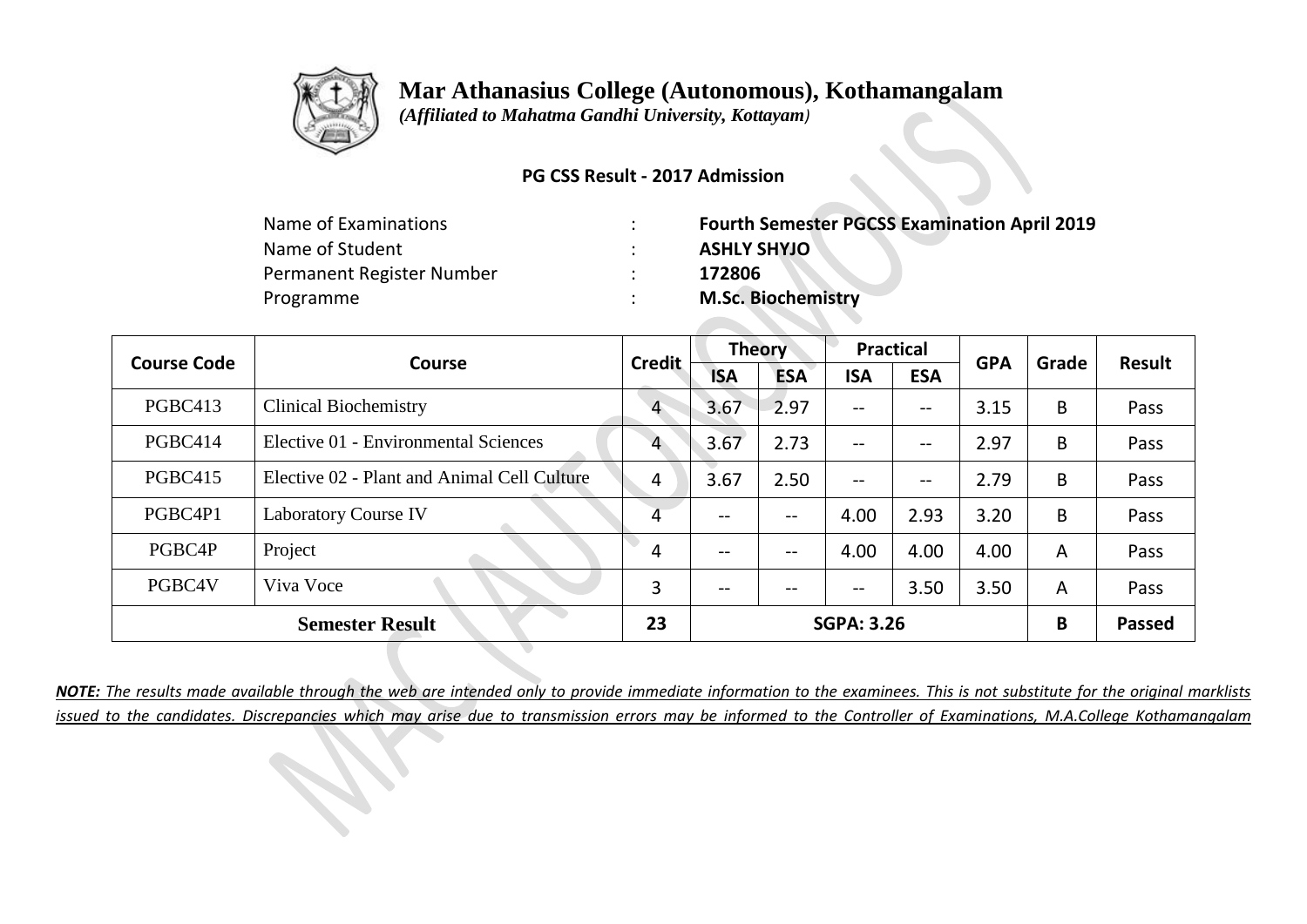

 *(Affiliated to Mahatma Gandhi University, Kottayam)*

#### **PG CSS Result - 2017 Admission**

| <b>Fourth Semester PGCSS Examination April 2019</b> |
|-----------------------------------------------------|
| <b>BINI ABRAHAM</b>                                 |
| 172807                                              |
| <b>M.Sc. Biochemistry</b>                           |
|                                                     |

| <b>Course Code</b><br>Course |                                             | <b>Theory</b><br><b>Credit</b> |                   | <b>Practical</b> |                          | <b>GPA</b> | Grade | <b>Result</b>  |               |
|------------------------------|---------------------------------------------|--------------------------------|-------------------|------------------|--------------------------|------------|-------|----------------|---------------|
|                              |                                             |                                | <b>ISA</b>        | <b>ESA</b>       | <b>ISA</b>               | <b>ESA</b> |       |                |               |
| PGBC413                      | <b>Clinical Biochemistry</b>                | $\overline{4}$                 | 3.67              | 2.77             | $\overline{\phantom{a}}$ | --         | 3.00  | B              | Pass          |
| PGBC414                      | Elective 01 - Environmental Sciences        | 4                              | 3.67              | 2.93             | $\qquad \qquad -$        | --         | 3.12  | B              | Pass          |
| <b>PGBC415</b>               | Elective 02 - Plant and Animal Cell Culture | 4                              | 3.67              | 2.73             | $\qquad \qquad -$        | $-\!$ $-$  | 2.97  | B              | Pass          |
| PGBC4P1                      | <b>Laboratory Course IV</b>                 | 4                              | --                | $- -$            | 4.00                     | 3.03       | 3.27  | B              | Pass          |
| PGBC4P                       | Project                                     | 4                              | $\qquad \qquad -$ | $- -$            | 4.00                     | 3.50       | 3.63  | $\overline{A}$ | Pass          |
| PGBC4V                       | Viva Voce                                   | 3                              | $\qquad \qquad -$ | $- -$            | $- -$                    | 3.00       | 3.00  | B              | Pass          |
|                              | <b>Semester Result</b>                      | 23                             |                   |                  | <b>SGPA: 3.17</b>        |            |       | B              | <b>Passed</b> |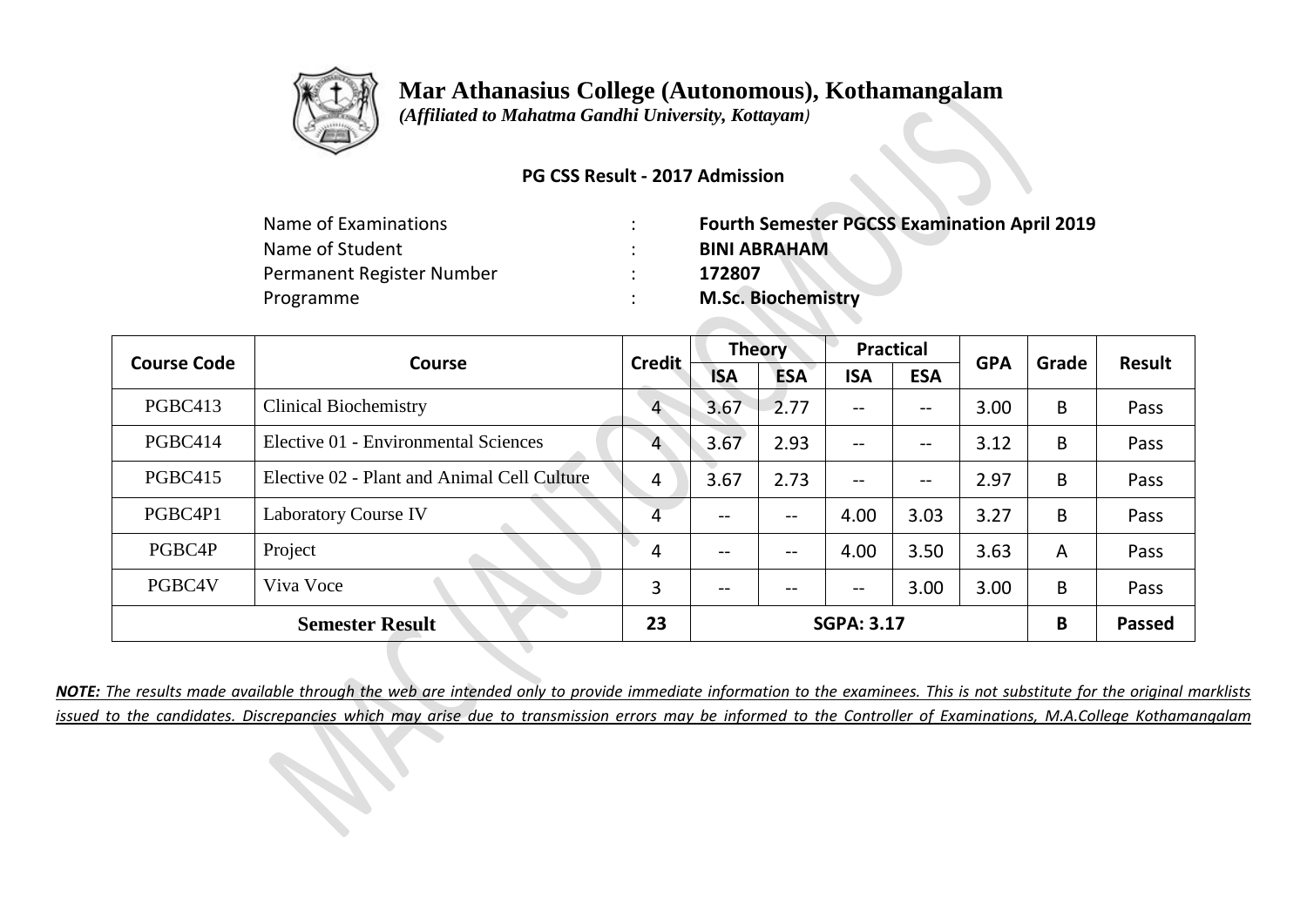

 *(Affiliated to Mahatma Gandhi University, Kottayam)*

#### **PG CSS Result - 2017 Admission**

| <b>Fourth Semester PGCSS Examination April 2019</b> |
|-----------------------------------------------------|
| <b>BINTU KURUVILA</b>                               |
| 172808                                              |
| <b>M.Sc. Biochemistry</b>                           |
|                                                     |

| <b>Course Code</b>     | <b>Course</b>                               | <b>Credit</b>  |                   | <b>Theory</b>     |                          | <b>Practical</b>  | <b>GPA</b> | Grade          | <b>Result</b> |
|------------------------|---------------------------------------------|----------------|-------------------|-------------------|--------------------------|-------------------|------------|----------------|---------------|
|                        |                                             |                | <b>ISA</b>        | <b>ESA</b>        | <b>ISA</b>               | <b>ESA</b>        |            |                |               |
| PGBC413                | <b>Clinical Biochemistry</b>                | $\overline{4}$ | 4.00              | 2.73              | $\qquad \qquad -$        | --                | 3.05       | B              | Pass          |
| PGBC414                | Elective 01 - Environmental Sciences        | 4              | 3.67              | 2.33              | $-$                      | $\qquad \qquad -$ | 2.67       | B              | Pass          |
| PGBC415                | Elective 02 - Plant and Animal Cell Culture | 4              | 3.67              | 2.50              | $\qquad \qquad -$        | $-\!$ $-$         | 2.79       | B              | Pass          |
| PGBC4P1                | <b>Laboratory Course IV</b>                 | 4              | $- -$             | $- -$             | 4.00                     | 3.33              | 3.50       | $\overline{A}$ | Pass          |
| PGBC4P                 | Project                                     | 4              | $\qquad \qquad -$ | $\qquad \qquad -$ | 4.00                     | 3.50              | 3.63       | $\overline{A}$ | Pass          |
| PGBC4V                 | Viva Voce                                   | 3              | $- -$             | $- -$             | $\overline{\phantom{m}}$ | 3.00              | 3.00       | B              | Pass          |
| <b>Semester Result</b> |                                             | 23             |                   |                   | <b>SGPA: 3.11</b>        |                   |            | B              | <b>Passed</b> |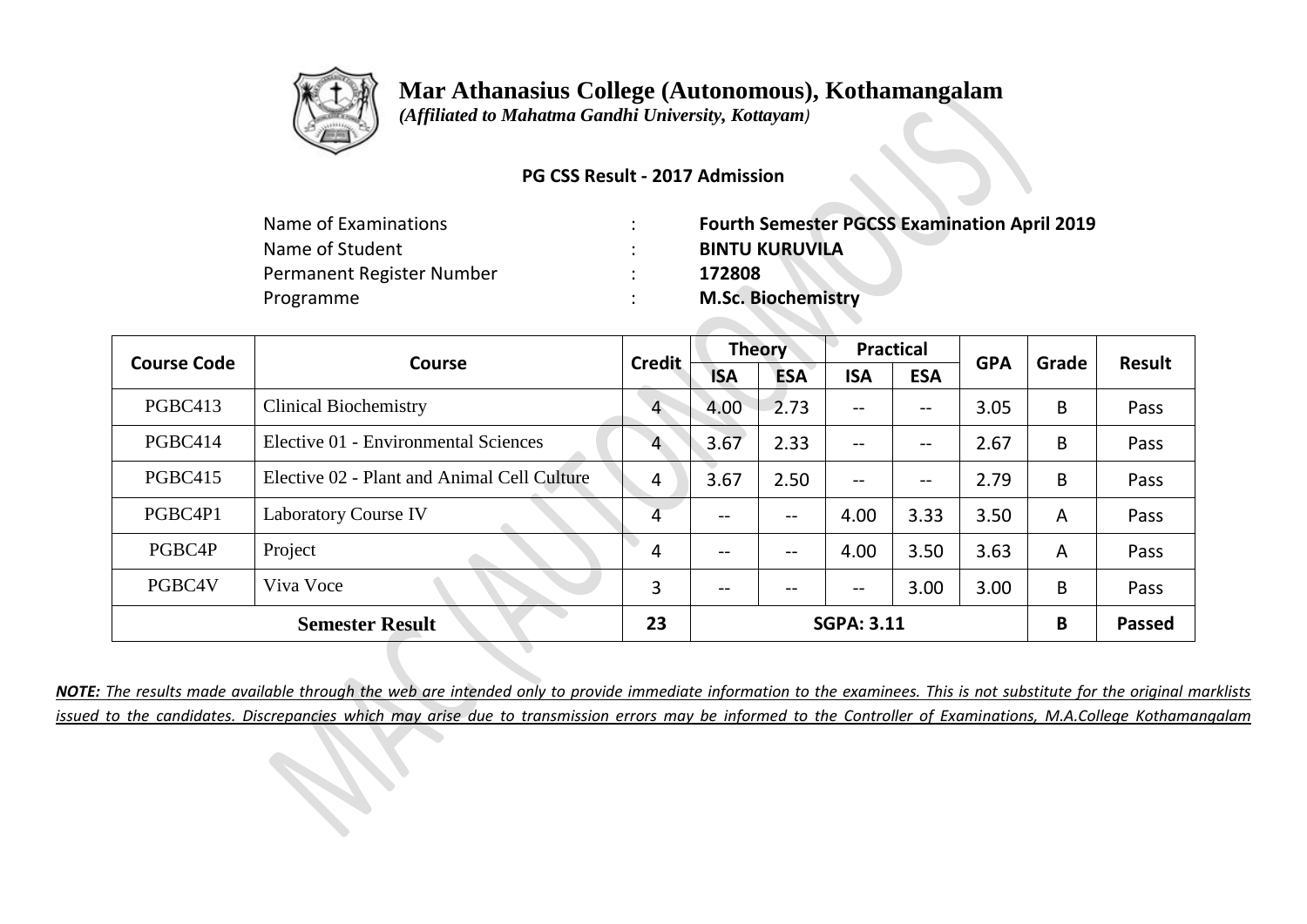

 *(Affiliated to Mahatma Gandhi University, Kottayam)*

#### **PG CSS Result - 2017 Admission**

| <b>Fourth Semester PGCSS Examination April 2019</b> |
|-----------------------------------------------------|
| <b>JISHA JOSE</b>                                   |
| 172809                                              |
| <b>M.Sc. Biochemistry</b>                           |
|                                                     |

|                        | <b>Course Code</b><br><b>Course</b>         | <b>Credit</b>  | <b>Theory</b>     |            | <b>Practical</b>                      |            | <b>GPA</b> | Grade         | <b>Result</b> |
|------------------------|---------------------------------------------|----------------|-------------------|------------|---------------------------------------|------------|------------|---------------|---------------|
|                        |                                             |                | <b>ISA</b>        | <b>ESA</b> | <b>ISA</b>                            | <b>ESA</b> |            |               |               |
| PGBC413                | <b>Clinical Biochemistry</b>                | $\overline{4}$ | 4.00              | 3.57       | $\overline{\phantom{m}}$              | --         | 3.68       | A             | Pass          |
| PGBC414                | Elective 01 - Environmental Sciences        | 4              | 4.00              | 3.57       | $--$                                  | --         | 3.68       | A             | Pass          |
| PGBC415                | Elective 02 - Plant and Animal Cell Culture | 4              | 4.00              | 3.07       | $--$                                  | --         | 3.30       | B             | Pass          |
| PGBC4P1                | <b>Laboratory Course IV</b>                 | 4              | --                | $- -$      | 4.00                                  | 3.53       | 3.65       | A             | Pass          |
| PGBC4P                 | Project                                     | 4              | --                | --         | 4.00                                  | 4.00       | 4.00       | A             | Pass          |
| PGBC4V                 | Viva Voce                                   | 3              | --                | --         | $\hspace{0.05cm}$ – $\hspace{0.05cm}$ | 3.70       | 3.70       | A             | Pass          |
| <b>Semester Result</b> |                                             | 23             | <b>SGPA: 3.67</b> |            |                                       |            | A          | <b>Passed</b> |               |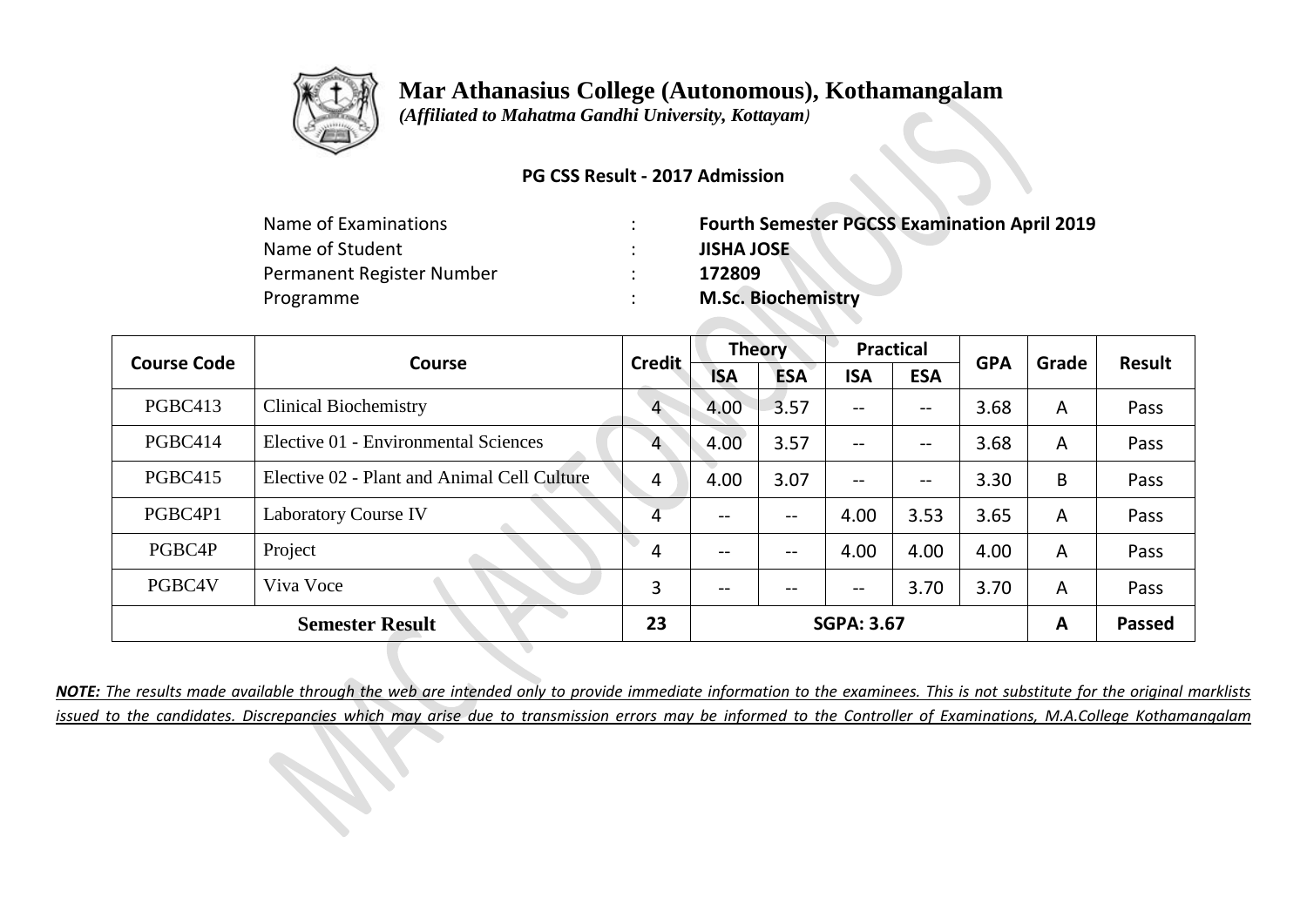

 *(Affiliated to Mahatma Gandhi University, Kottayam)*

#### **PG CSS Result - 2017 Admission**

| <b>Fourth Semester PGCSS Examination April 2019</b> |
|-----------------------------------------------------|
| <b>MARIYA. K.S</b>                                  |
| 172810                                              |
| <b>M.Sc. Biochemistry</b>                           |
|                                                     |

|                        | <b>Course Code</b><br><b>Course</b>         | <b>Credit</b>  | <b>Theory</b>     |            | <b>Practical</b>         |            | <b>GPA</b> | Grade | <b>Result</b> |
|------------------------|---------------------------------------------|----------------|-------------------|------------|--------------------------|------------|------------|-------|---------------|
|                        |                                             |                | <b>ISA</b>        | <b>ESA</b> | <b>ISA</b>               | <b>ESA</b> |            |       |               |
| PGBC413                | <b>Clinical Biochemistry</b>                | $\overline{4}$ | 3.67              | 2.50       | $\overline{\phantom{m}}$ | --         | 2.79       | B     | Pass          |
| PGBC414                | Elective 01 - Environmental Sciences        | 4              | 3.67              | 1.83       | $\qquad \qquad -$        | --         | 2.29       | C     | Pass          |
| PGBC415                | Elective 02 - Plant and Animal Cell Culture | 4              | 3.67              | 2.10       | $--$                     | --         | 2.49       | C     | Pass          |
| PGBC4P1                | <b>Laboratory Course IV</b>                 | 4              | $\qquad \qquad -$ | $- -$      | 4.00                     | 2.87       | 3.15       | B     | Pass          |
| PGBC4P                 | Project                                     | 4              | $\qquad \qquad -$ | $- -$      | 4.00                     | 2.91       | 3.18       | B     | Pass          |
| PGBC4V                 | Viva Voce                                   | 3              | --                | $- -$      | $-\!$ $\!-$              | 2.70       | 2.70       | B     | Pass          |
| <b>Semester Result</b> |                                             | 23             |                   |            | <b>SGPA: 2.77</b>        |            |            | B     | <b>Passed</b> |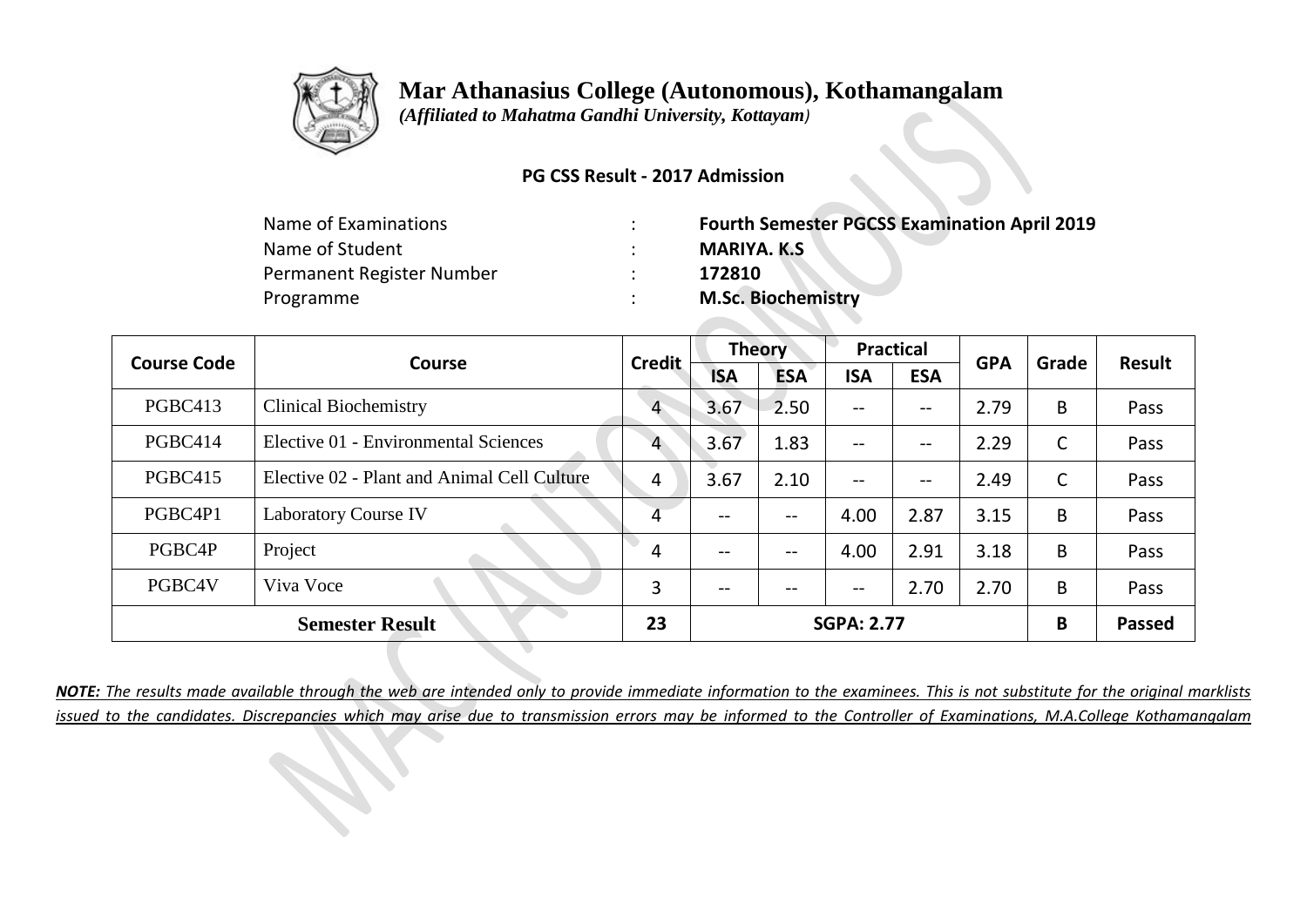

 *(Affiliated to Mahatma Gandhi University, Kottayam)*

#### **PG CSS Result - 2017 Admission**

| <b>Fourth Semester PGCSS Examination April 2019</b> |
|-----------------------------------------------------|
| <b>MERLIN RAJU</b>                                  |
| 172811                                              |
| <b>M.Sc. Biochemistry</b>                           |
|                                                     |

| <b>Course Code</b><br><b>Course</b> |                                             | <b>Credit</b>  | <b>Theory</b> |            | <b>Practical</b>  |                   | <b>GPA</b> | Grade          | <b>Result</b> |
|-------------------------------------|---------------------------------------------|----------------|---------------|------------|-------------------|-------------------|------------|----------------|---------------|
|                                     |                                             |                | <b>ISA</b>    | <b>ESA</b> | <b>ISA</b>        | <b>ESA</b>        |            |                |               |
| PGBC413                             | <b>Clinical Biochemistry</b>                | $\overline{4}$ | 3.67          | 3.23       | $\qquad \qquad -$ | --                | 3.34       | B              | Pass          |
| PGBC414                             | Elective 01 - Environmental Sciences        | 4              | 3.67          | 3.23       | $\qquad \qquad -$ | $\qquad \qquad -$ | 3.34       | B              | Pass          |
| PGBC415                             | Elective 02 - Plant and Animal Cell Culture | 4              | 4.00          | 2.53       | $\qquad \qquad -$ | $-\!$ $-$         | 2.90       | B              | Pass          |
| PGBC4P1                             | <b>Laboratory Course IV</b>                 | 4              | --            | --         | 4.00              | 3.07              | 3.30       | B              | Pass          |
| PGBC4P                              | Project                                     | 4              | $- -$         | $-$        | 4.00              | 3.75              | 3.81       | $\overline{A}$ | Pass          |
| PGBC4V                              | Viva Voce                                   | 3              | $- -$         | $- -$      | $\qquad \qquad -$ | 3.00              | 3.00       | B              | Pass          |
| <b>Semester Result</b>              |                                             |                |               |            | <b>SGPA: 3.29</b> |                   |            | B              | <b>Passed</b> |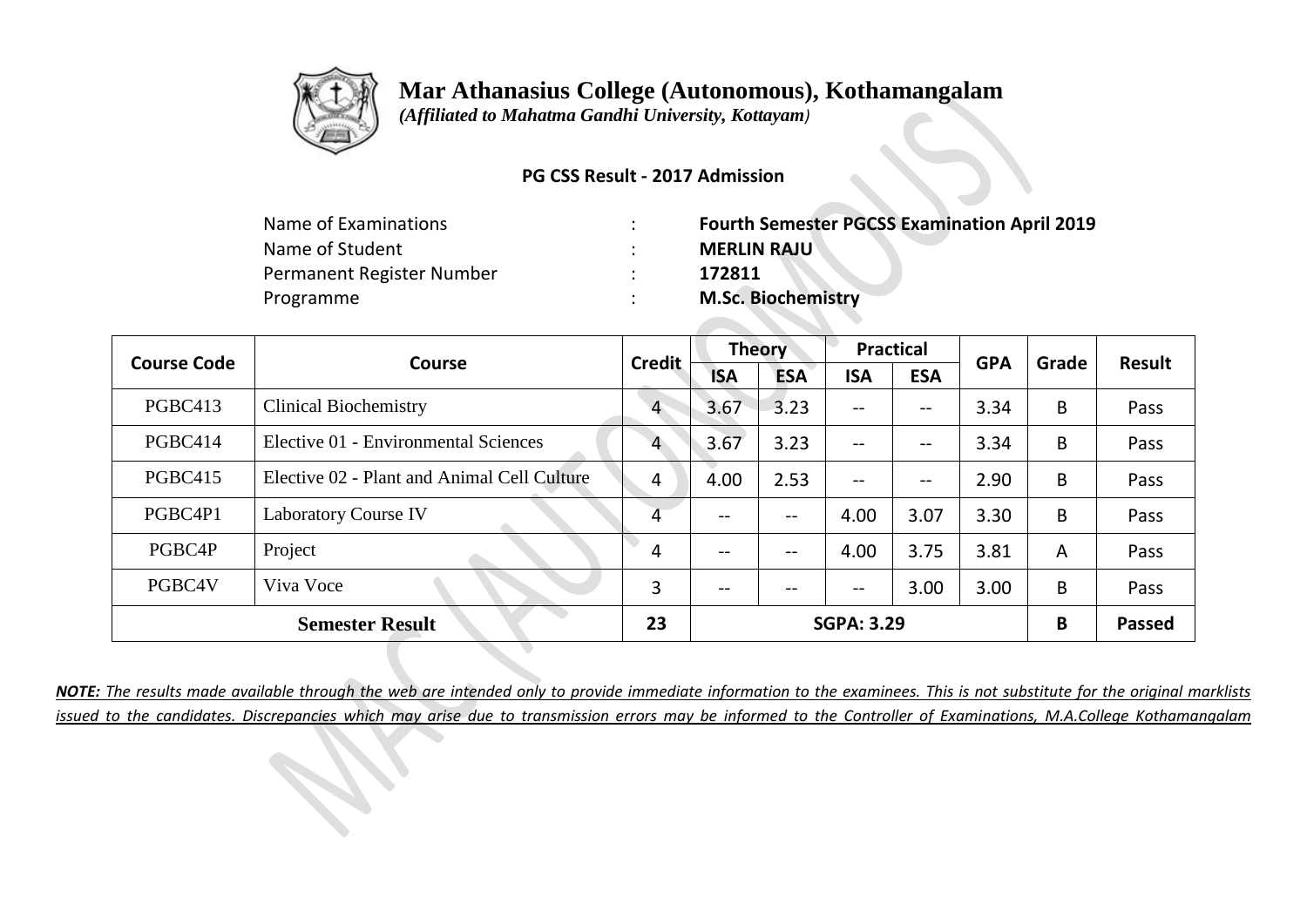

 *(Affiliated to Mahatma Gandhi University, Kottayam)*

#### **PG CSS Result - 2017 Admission**

| <b>Fourth Semester PGCSS Examination April 2019</b> |
|-----------------------------------------------------|
| <b>NASRIN NAZAR</b>                                 |
| 172812                                              |
| <b>M.Sc. Biochemistry</b>                           |
|                                                     |

|                        | <b>Course Code</b><br>Course                | <b>Credit</b>  | Theory            |                   | <b>Practical</b>  |                          | <b>GPA</b> | Grade          | <b>Result</b> |
|------------------------|---------------------------------------------|----------------|-------------------|-------------------|-------------------|--------------------------|------------|----------------|---------------|
|                        |                                             |                | <b>ISA</b>        | <b>ESA</b>        | <b>ISA</b>        | <b>ESA</b>               |            |                |               |
| PGBC413                | <b>Clinical Biochemistry</b>                | $\overline{4}$ | 4.00              | 2.57              | $\qquad \qquad -$ | $- -$                    | 2.93       | B              | Pass          |
| PGBC414                | Elective 01 - Environmental Sciences        | 4              | 3.67              | 2.10              | $\qquad \qquad -$ | $\overline{\phantom{m}}$ | 2.49       | C              | Pass          |
| <b>PGBC415</b>         | Elective 02 - Plant and Animal Cell Culture | 4              | 3.67              | 2.47              | $\qquad \qquad -$ | $\qquad \qquad -$        | 2.77       | B              | Pass          |
| PGBC4P1                | <b>Laboratory Course IV</b>                 | 4              | $\qquad \qquad -$ | $- -$             | 4.00              | 3.03                     | 3.27       | B              | Pass          |
| PGBC4P                 | Project                                     | 4              | $\qquad \qquad -$ | $\qquad \qquad -$ | 4.00              | 3.60                     | 3.70       | $\overline{A}$ | Pass          |
| PGBC4V                 | Viva Voce                                   | 3              | $- -$             | $- -$             | $-\!$ $\!-$       | 3.20                     | 3.20       | B              | Pass          |
| <b>Semester Result</b> |                                             | 23             |                   |                   | <b>SGPA: 3.05</b> |                          |            | B              | <b>Passed</b> |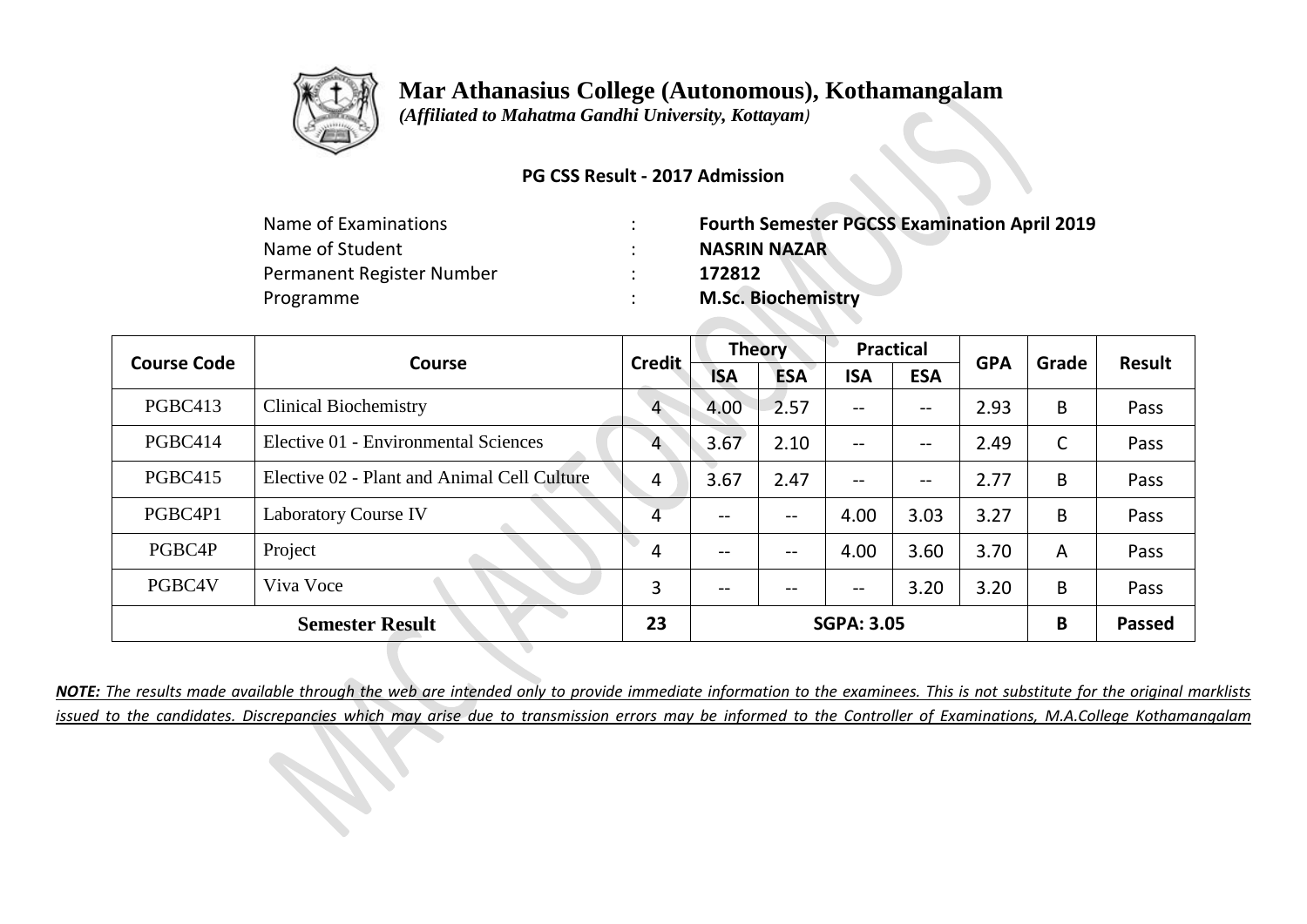

 *(Affiliated to Mahatma Gandhi University, Kottayam)*

#### **PG CSS Result - 2017 Admission**

| <b>Fourth Semester PGCSS Examination April 2019</b> |
|-----------------------------------------------------|
| <b>NIMISHA ABRAHAM</b>                              |
| 172814                                              |
| <b>M.Sc. Biochemistry</b>                           |
|                                                     |

|                        | <b>Course Code</b><br>Course                | <b>Credit</b>  | <b>Theory</b> |                   | <b>Practical</b>         |                   | <b>GPA</b> | Grade | <b>Result</b> |
|------------------------|---------------------------------------------|----------------|---------------|-------------------|--------------------------|-------------------|------------|-------|---------------|
|                        |                                             |                | <b>ISA</b>    | <b>ESA</b>        | <b>ISA</b>               | <b>ESA</b>        |            |       |               |
| PGBC413                | <b>Clinical Biochemistry</b>                | $\overline{4}$ | 3.67          | 3.03              | $-$                      | $\qquad \qquad -$ | 3.19       | B     | Pass          |
| PGBC414                | Elective 01 - Environmental Sciences        | 4              | 3.67          | 3.23              | $\qquad \qquad -$        | $-\!$ $-$         | 3.34       | B     | Pass          |
| PGBC415                | Elective 02 - Plant and Animal Cell Culture | 4              | 4.00          | 2.73              | $\qquad \qquad -$        | $\qquad \qquad -$ | 3.05       | B     | Pass          |
| PGBC4P1                | <b>Laboratory Course IV</b>                 | 4              | --            | --                | 4.00                     | 2.93              | 3.20       | B     | Pass          |
| PGBC4P                 | Project                                     | 4              | $- -$         | $\qquad \qquad -$ | 4.00                     | 4.00              | 4.00       | A     | Pass          |
| PGBC4V                 | Viva Voce                                   | 3              | $- -$         | --                | $\overline{\phantom{m}}$ | 3.70              | 3.70       | A     | Pass          |
| <b>Semester Result</b> |                                             | 23             |               |                   | <b>SGPA: 3.40</b>        |                   |            | B     | <b>Passed</b> |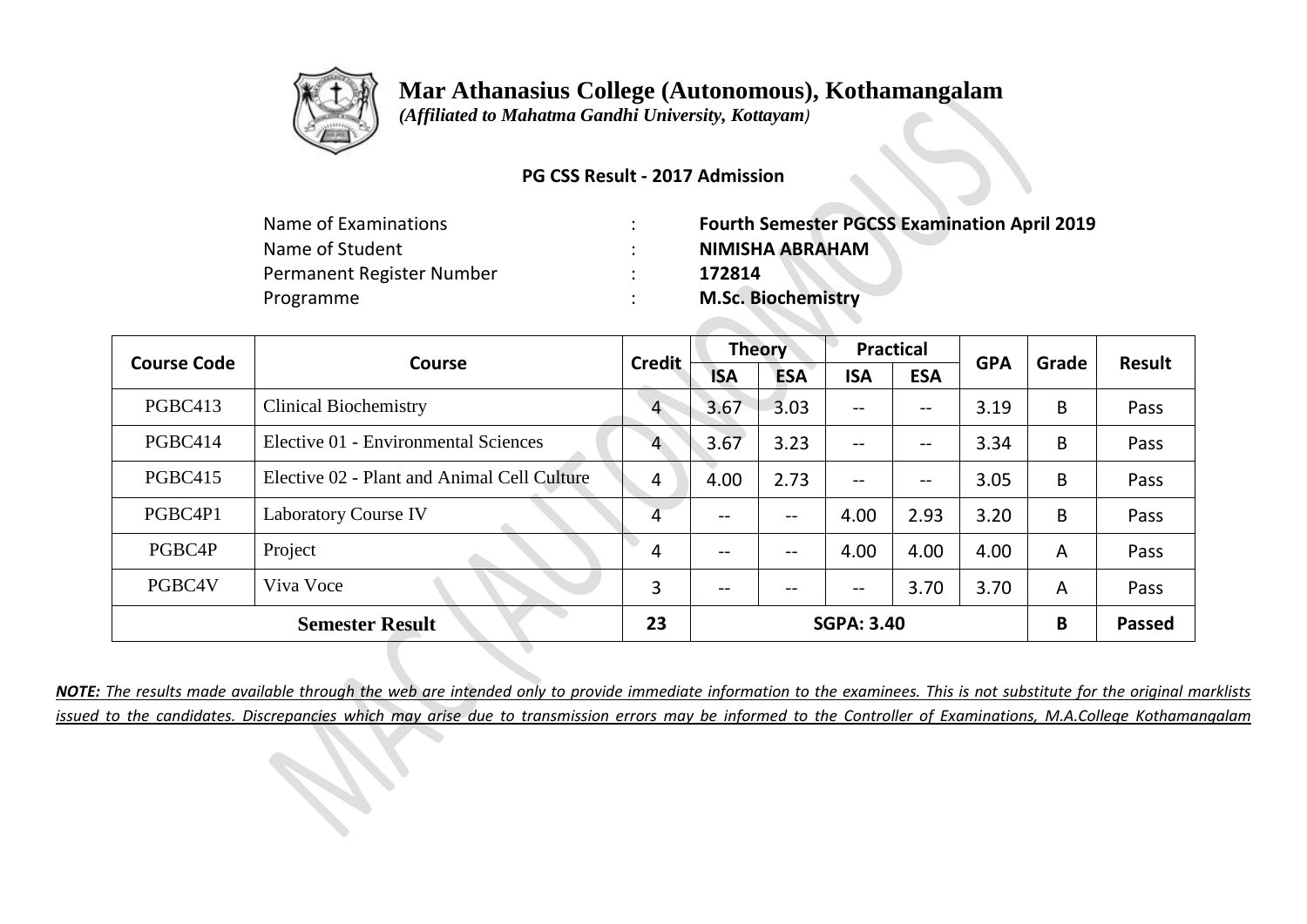

 *(Affiliated to Mahatma Gandhi University, Kottayam)*

#### **PG CSS Result - 2017 Admission**

| Name of Examinations      | <b>Fourth Semester PGCSS Examination April 2019</b> |
|---------------------------|-----------------------------------------------------|
| Name of Student           | <b>RAJI K RAJAN</b>                                 |
| Permanent Register Number | 172815                                              |
| Programme                 | <b>M.Sc. Biochemistry</b>                           |

| <b>Course Code</b>     | <b>Course</b>                               | <b>Credit</b>  | <b>Theory</b>     |            | <b>Practical</b>         |            | <b>GPA</b> | Grade         | <b>Result</b> |
|------------------------|---------------------------------------------|----------------|-------------------|------------|--------------------------|------------|------------|---------------|---------------|
|                        |                                             |                | <b>ISA</b>        | <b>ESA</b> | <b>ISA</b>               | <b>ESA</b> |            |               |               |
| PGBC413                | <b>Clinical Biochemistry</b>                | $\overline{4}$ | 3.50              | 2.33       | $\overline{\phantom{m}}$ | --         | 2.62       | B             | Pass          |
| PGBC414                | Elective 01 - Environmental Sciences        | 4              | 3.67              | 1.90       | $\qquad \qquad -$        | --         | 2.34       | C             | Pass          |
| PGBC415                | Elective 02 - Plant and Animal Cell Culture | 4              | 3.67              | 2.30       | $--$                     | --         | 2.64       | B             | Pass          |
| PGBC4P1                | <b>Laboratory Course IV</b>                 | 4              | $\qquad \qquad -$ | $- -$      | 4.00                     | 2.63       | 2.97       | B             | Pass          |
| PGBC4P                 | Project                                     | 4              | $\qquad \qquad -$ | $- -$      | 4.00                     | 3.25       | 3.44       | B             | Pass          |
| PGBC4V                 | Viva Voce                                   | 3              | $- -$             | $- -$      | $\overline{\phantom{m}}$ | 3.20       | 3.20       | B             | Pass          |
| <b>Semester Result</b> |                                             | 23             | <b>SGPA: 2.85</b> |            |                          |            | B          | <b>Passed</b> |               |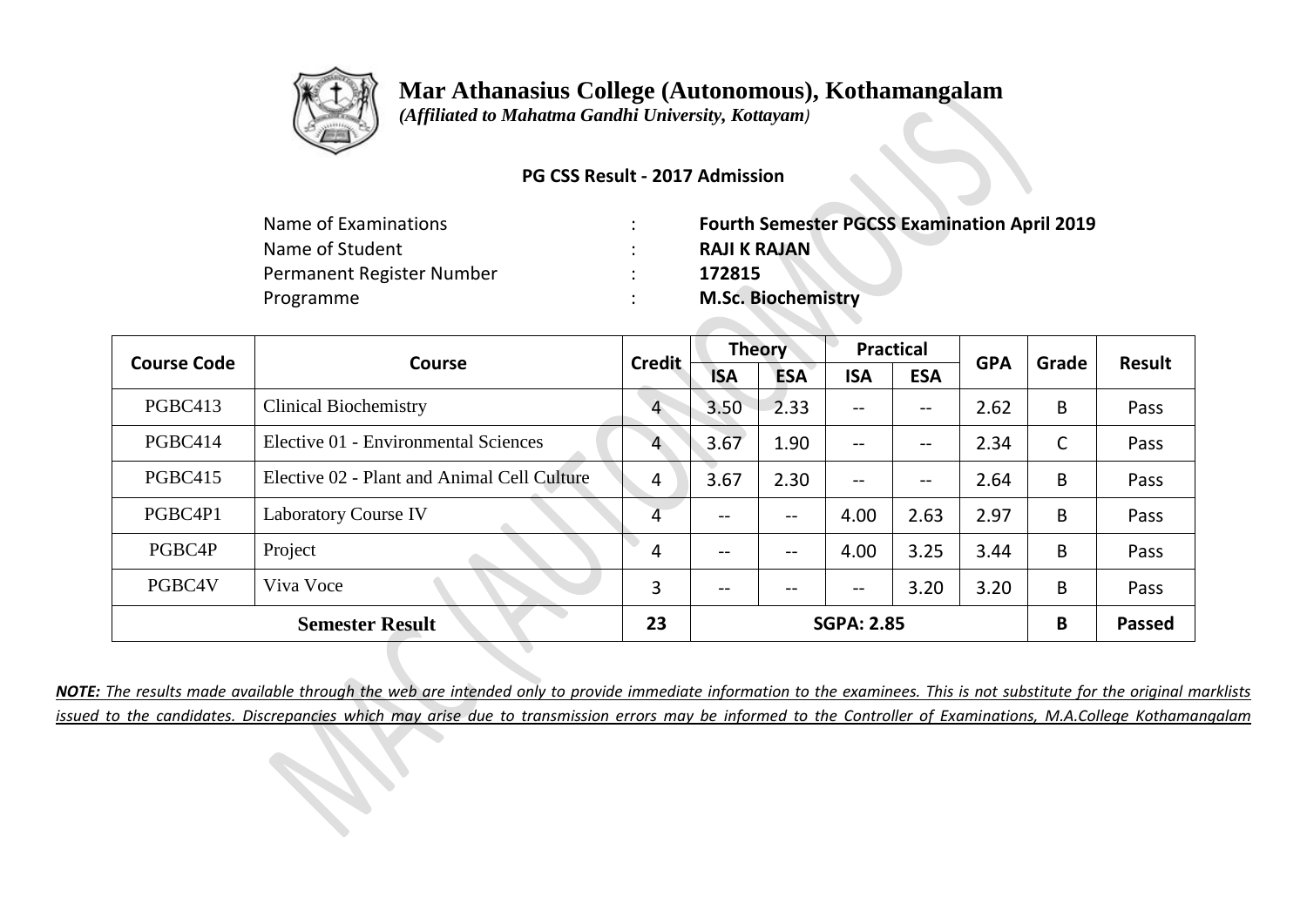

 *(Affiliated to Mahatma Gandhi University, Kottayam)*

#### **PG CSS Result - 2017 Admission**

| <b>Fourth Semester PGCSS Examination April 2019</b> |
|-----------------------------------------------------|
| <b>ROSHMA. V.N.</b>                                 |
| 172816                                              |
| <b>M.Sc. Biochemistry</b>                           |
|                                                     |

| <b>Course Code</b>     | <b>Course</b>                               | <b>Credit</b>  | <b>Theory</b>     |                   | <b>Practical</b>  |                          | <b>GPA</b> | Grade          |               |
|------------------------|---------------------------------------------|----------------|-------------------|-------------------|-------------------|--------------------------|------------|----------------|---------------|
|                        |                                             |                | <b>ISA</b>        | <b>ESA</b>        | <b>ISA</b>        | <b>ESA</b>               |            |                | <b>Result</b> |
| PGBC413                | <b>Clinical Biochemistry</b>                | $\overline{4}$ | 4.00              | 3.33              | $- -$             | --                       | 3.50       | $\overline{A}$ | Pass          |
| PGBC414                | Elective 01 - Environmental Sciences        | 4              | 4.00              | 3.07              | $\qquad \qquad -$ | --                       | 3.30       | B              | Pass          |
| <b>PGBC415</b>         | Elective 02 - Plant and Animal Cell Culture | 4              | 4.00              | 3.20              | $\qquad \qquad -$ | $\overline{\phantom{m}}$ | 3.40       | B              | Pass          |
| PGBC4P1                | <b>Laboratory Course IV</b>                 | 4              | --                | --                | 4.00              | 3.50                     | 3.63       | $\overline{A}$ | Pass          |
| PGBC4P                 | Project                                     | 4              | $\qquad \qquad -$ | $\qquad \qquad -$ | 4.00              | 3.75                     | 3.81       | $\overline{A}$ | Pass          |
| PGBC4V                 | Viva Voce                                   | 3              | $- -$             | $- -$             | $-\!$ $\!-$       | 3.50                     | 3.50       | $\overline{A}$ | Pass          |
| <b>Semester Result</b> |                                             | 23             | <b>SGPA: 3.52</b> |                   |                   |                          | A          | <b>Passed</b>  |               |